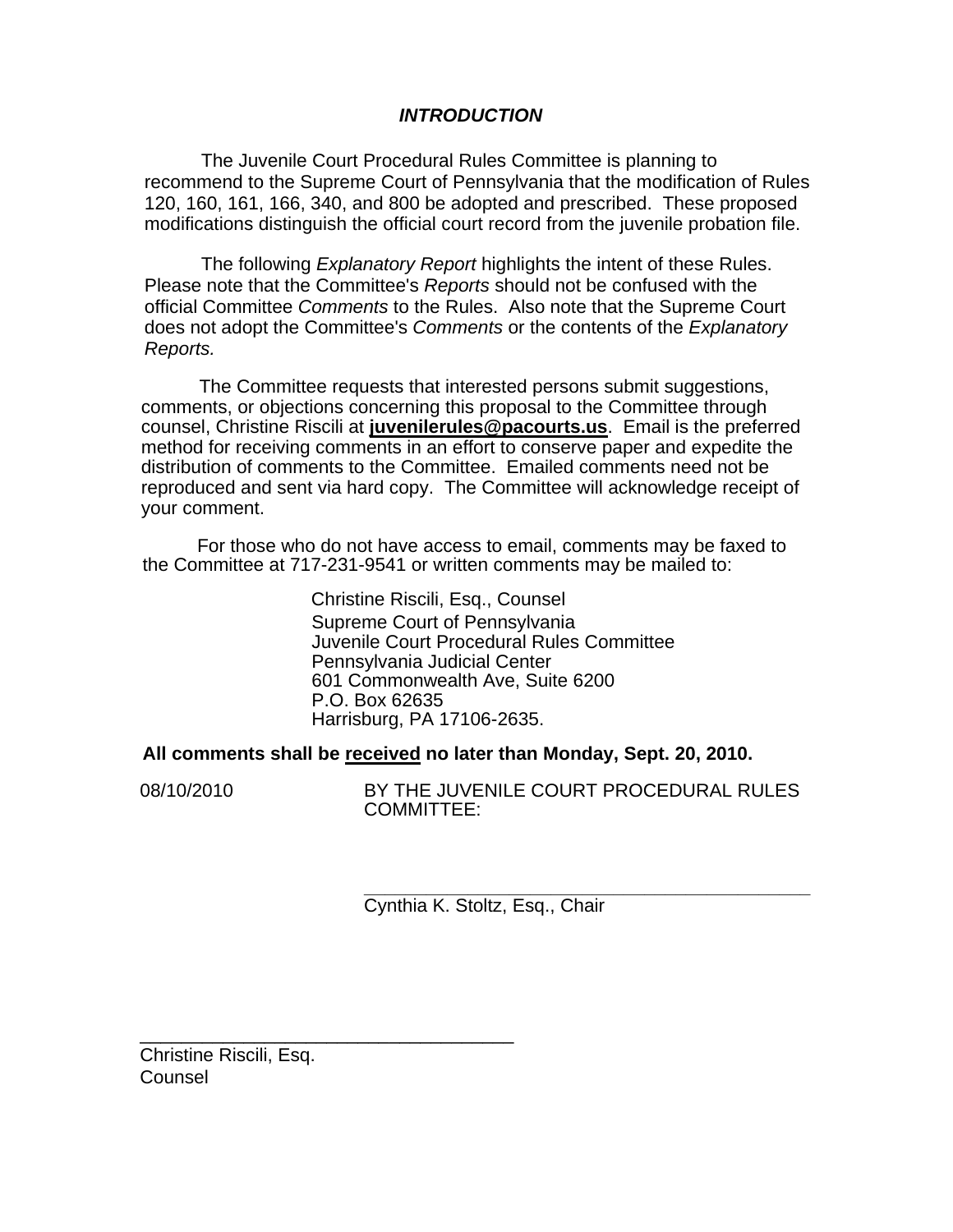# **EXPLANATORY REPORT**

## **Background**

In December of 2009, the Court adopted changes to Rules 120 and 160 which eliminated the inspection of juvenile probation records from the Rules of Court. The scope of Rule 160 was changed from Inspection of Juvenile File/Records to Inspection of the Official Court Record as defined by Rule 120.

It was important to define the official court record, and provide for who oversees the record, and how the record is viewed. The Committee deferred addressing juvenile probation files until a future date.

In early 2010, judges and probation officers from various judicial districts inquired as to whether the Rules addressed the copying and inspection of juvenile probation records.

Now, in these Rule changes, the official court record is further being distinguished from juvenile probation files. These proposed changes provide for the inspection and/or copying of juvenile probation files.

## **Rule 120 - Definitions**

The definition of juvenile probation files explains what is included in the juvenile probation file and distinguishes it from the official court record. Copies of documents contained in the official court record may, however, also be included in the juvenile probation file.

### **Rule 160 - Inspection of the Official Court Record**

 The *Comment* explains that the inspection of the record does not include copying the record. It is important that the court order clearly articulate whether copying is permitted. The court order should specify: 1) the exact information a person may receive; 2) that the information shall not be disseminated to any person, agency, or department not specified in the court order; and 3) that any dissemination is a violation of the court order.

 The court must balance the importance of sharing critical information with a specific individual, agency, or department with the potential inappropriate use of information once released.

 This Rule limits the distribution of the information and provides that it is unlawful to further disseminate court information concerning a juvenile.

### **Rule 161 - Inspection of Juvenile Probation Files**

 This proposed Rule provides for the inspection and/or copying of juvenile probation files by the party's attorneys. If the court determines if any other person, agency, or department needs the information in the probation file, the court specifically shall order it.

The Rule also provides for the sharing of records in paragraph (C). The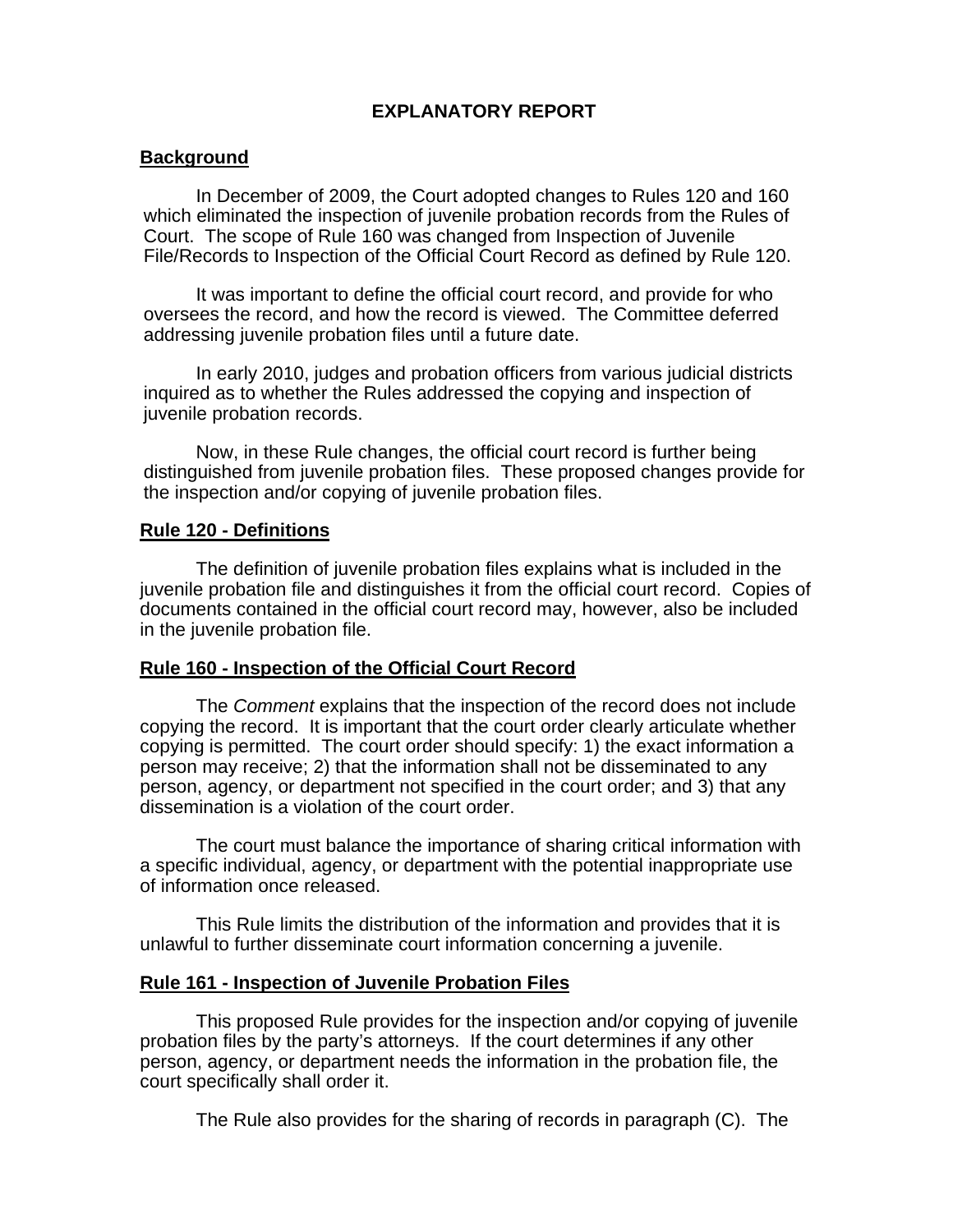sharing of information is controlled by the juvenile probation office. The Rule gives the probation office discretion to share information with service providers, placement facilities, and courts of other jurisdictions. This is necessary for the juvenile probation office to perform its daily operations and carry out its responsibilities in maintaining its services for its juveniles.

 The Rule also mandates that when the juvenile probation office shares information, it will not be further disseminated. Dissemination of information received, unless specifically authorized, is a violation of the court order.

## **Rule 166 - Maintaining Records in the Clerk of Courts**

 Juvenile probation records are not a part of the Official Court Record; therefore, this *Comment* is being deleted. Prior to the changes of Rule 160 in December of 2009, many judicial districts interpreted juvenile probation files as a part of the "files and records of the court." *See* Rule 800 for suspension of 42 Pa.C.S. § 6307.

## **Rule 340 - Pre-adjudicatory Discovery and Inspection**

The new Rule 161 has been cited in the *Comment* to this Rule.

## **Rule 800 - Suspension of Acts of Assembly**

 This Rule suspends § 6307 of the Juvenile Act only to the extent that it conflicts with new Rule 161. "All files and records of the court" does not include juvenile probation files.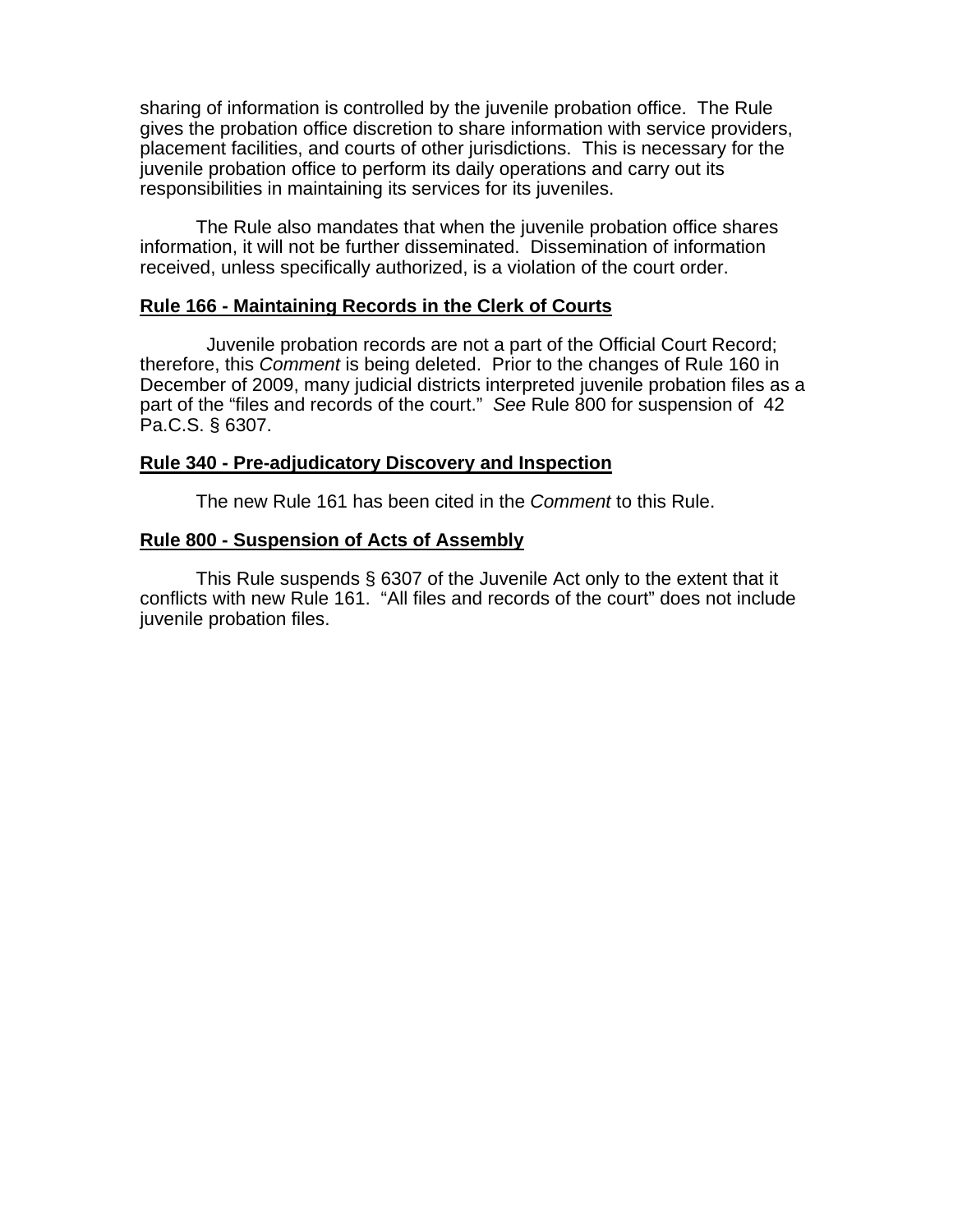### **RULE 120. DEFINITIONS**

\* \* \*

**JUVENILE PROBATION FILES are those records maintained by the juvenile probation office and its officers, including, but not limited to, copies of information contained in the official juvenile court record; social studies; school records and reports; health evaluations, records, and reports, including psychological and psychiatric evaluations and reports, drug and alcohol testing, evaluations, and reports; placement reports and documents; employment records; and probation notes and evaluations.**

\* \* \*

*Official Note:* Rule 120 adopted April 1, 2005, effective October 1, 2005. Amended December 30, 2005, effective immediately. Amended March 23, 2007, effective August 1, 2007. Amended February 26, 2008, effective June 1, 2008. Amended July 28, 2009, effective immediately. Amended December 24, 2009, effective immediately.

#### *Committee Explanatory Reports:*

Final Report explaining the amendments to Rule 120 published with the Court's Order at 36 Pa.B. 186 (January 14, 2006). Final Report explaining the amendments to Rule 120 published with the Court's Order at 37 Pa.B. 1483 (April 7, 2007). Final Report explaining the amendments to Rule 120 published with the Court's Order at 38 Pa.B. 1142 (March 8, 2008). Final Report explaining the amendment to Rule 120 published with the Court's Order at 39 Pa.B. 4743 (August 8, 2009). Final Report explaining the amendments to Rule 120 published with the Court's Order at 40 Pa.B. 222 (January 9, 2010).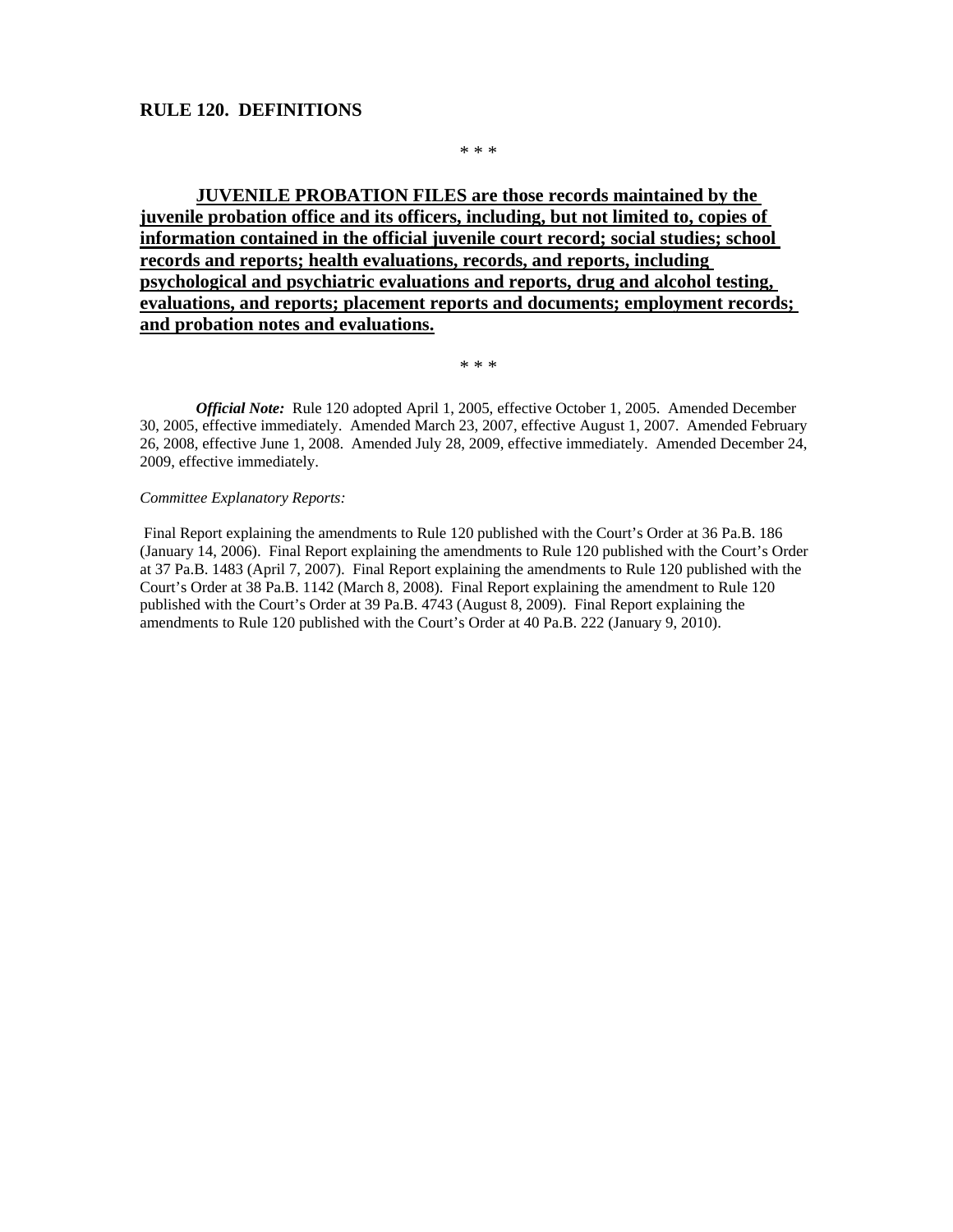# **PART C RECORDS**

## **PART C(1) ACCESS TO JUVENILE RECORDS**

### 160. Inspection of the Official Court Record

#### **161. Inspection of Juvenile Probation Files**

163. Release of Information to School

### **RULE 160. INSPECTION OF THE OFFICIAL COURT RECORD**

\* \* \*

#### **COMMENT**

**The term "inspection" in paragraph (A) does not include the copying of the official court record. The court may order that any person, agency, or department listed in paragraph (A) receive a copy of all or portions of the record. The court order is to state: 1) the specific information the person may receive; 2) that the information received shall not be disseminated to any person, agency, or department not listed in the court order; and 3) that any dissemination of the information received is a violation of the court order.** 

*See* the Juvenile Act, 42 Pa.C.S. § 6307, for the statutory provisions on inspection of the juvenile's file and 42 Pa.C.S. § 6352.1 for disclosure of treatment records.

\* \* \*

**Official Note:** Rule 160 adopted April 1, 2005, effective October 1, 2005; amended December 30, 2005, effective immediately. Amended August 20, 2007, effective December 1, 2007. Amended May 12, 2008, effective immediately. Amended December 24, 2009, effective immediately.

#### *Committee Explanatory Reports:*

Final Report explaining the provisions of Rule 160 published with the Court's Order at 35 Pa.B. 2214 (April 16, 2005). Final Report explaining the revisions of Rule 160 published with the Court's Order at 36 Pa.B. 186 (January 14, 2006). Final Report explaining the amendments to Rule 160 published with the Court's Order at 37 Pa.B. 4866 (September 8, 2007). Final Report explaining the amendments to Rule 160 published with the Court's Order at 38 Pa.B. 2360 (May 24, 2008). Final Report explaining the amendments to Rule 160 published with the Court's Order at 40 Pa.B. 222 (January 9, 2010).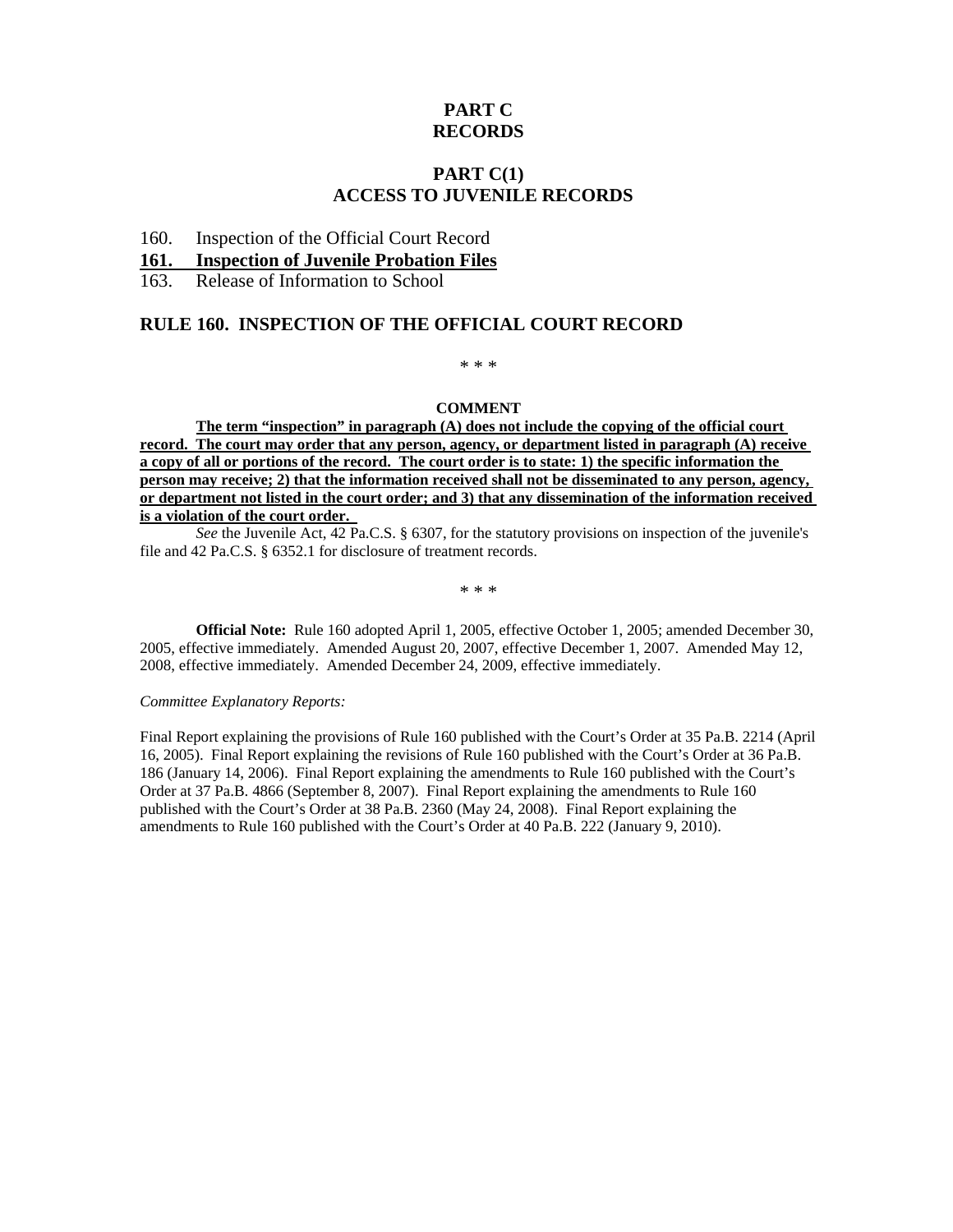# **RULE 161. INSPECTION AND SHARING OF JUVENILE PROBATION FILES**

# **A. Generally. Juvenile Probation Files shall be open to inspection and/or copying only by:**

- **1) the juvenile's attorney;**
- **2) the attorney for the Commonwealth; or**
- **3) any other person, agency, or department by order of court.**

# **B. Contents of order. The order shall:**

- **1) specify who shall be permitted to inspect the record or any portion of the record;**
- **2) specify who shall be permitted to copy the record;**
- **3) state that the information received shall not be disseminated to any person, agency, or department not listed in the court order; and**
- **4) state that any dissemination of the information received is a violation of the court order.**
- **C. Sharing. The juvenile probation office has discretion to share its records with service providers; placement facilities; and courts and courts' professional staff of other jurisdictions when facilitating placement or transfer to another jurisdiction. Any dissemination of the information received, unless specifically authorized by court order, is a violation of that order.**

## **COMMENT**

**Juvenile probation can place documents from its files into the official court record. Those documents placed in the official court record are governed by Rule 160.**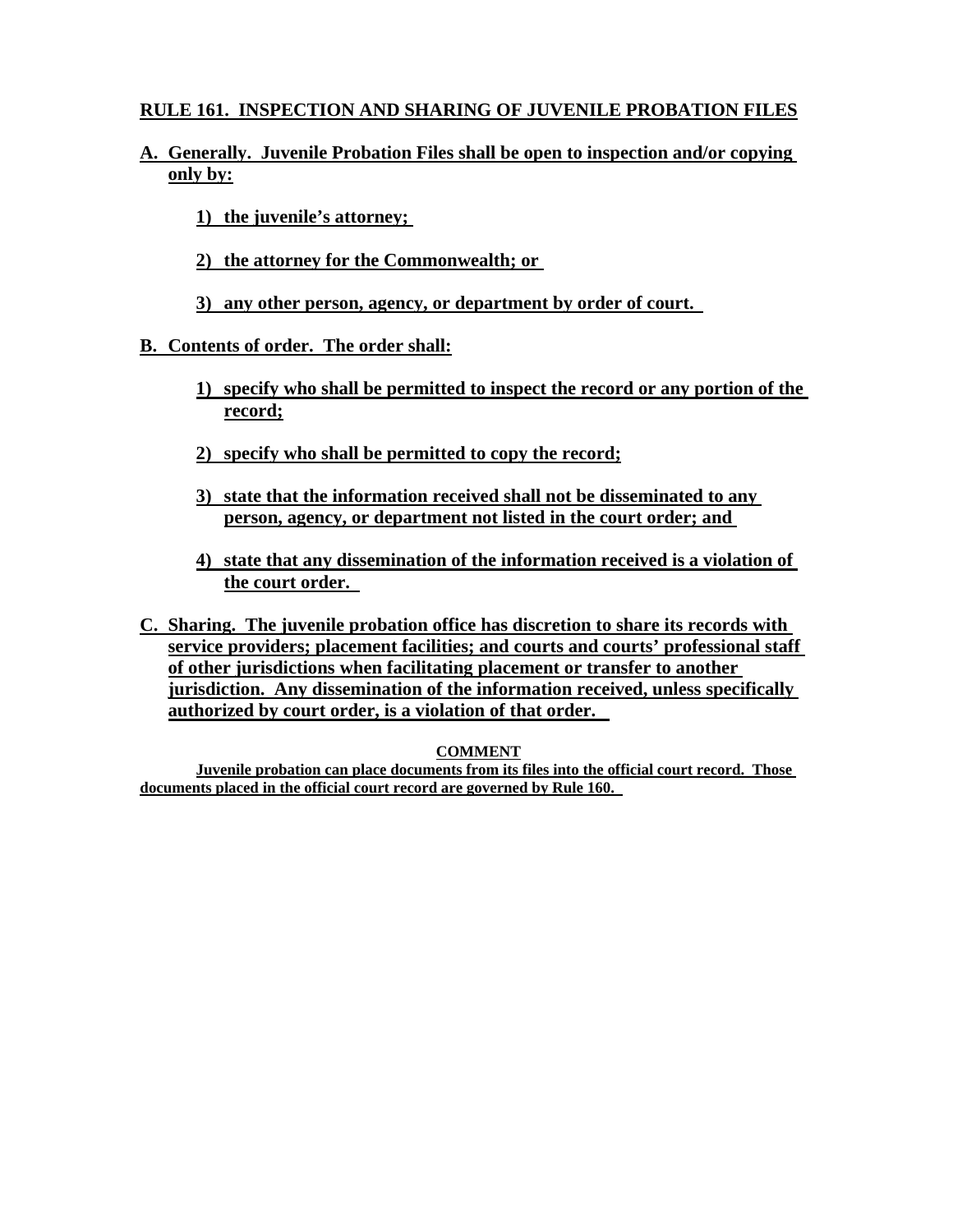## **RULE 166. MAINTAINING RECORDS IN THE CLERK OF COURTS**

\* \* \*

#### *COMMENT*

\* \* \*

This rule is not intended to include items contained in the juvenile probation records or reports. **[***See* **Rule 160 (Inspection of the Official Court Record) and its** *Comment* **for items contained in juvenile probation records or reports.]** 

\* \* \*

**Official Note:** Rule 166 adopted April 1, 2005, effective October 1, 2005. Amended December 24, 2009, effective immediately.

*Committee Explanatory Reports:* 

Final Report explaining the provisions of Rule 166 published with the Court's Order at 35 Pa.B. 2214 (April 16, 2005). Final Report explaining the amendments to Rule 166 published with the Court's Order at 40 Pa.B. 222 (January 9, 2010).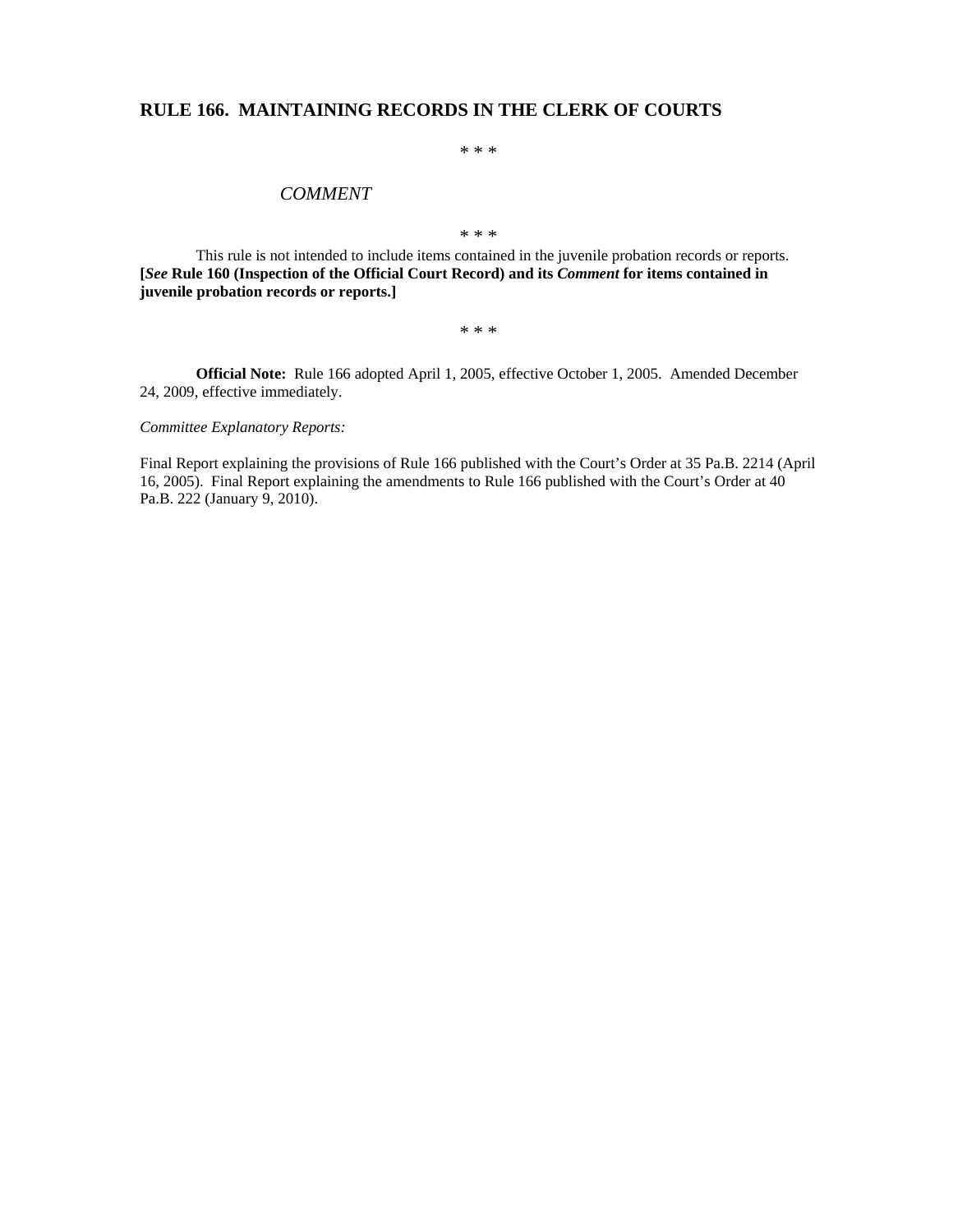## **RULE 340. PRE-ADJUDICATORY DISCOVERY AND INSPECTION**

\* \* \*

### **COMMENT**

\* \* \*

In addition to information requested under this rule, an attorney has the right to inspect all court records and files, including probation records and reports. *See* Rule**s** 160 **and 161**.

**Official Note:** Rule 340 adopted April 1, 2005, effective October 1, 2005.

*Committee Explanatory Reports:* 

Final Report explaining the provisions of Rule 340 published with the Court's Order at 35 Pa.B. 2214 (April 16, 2005).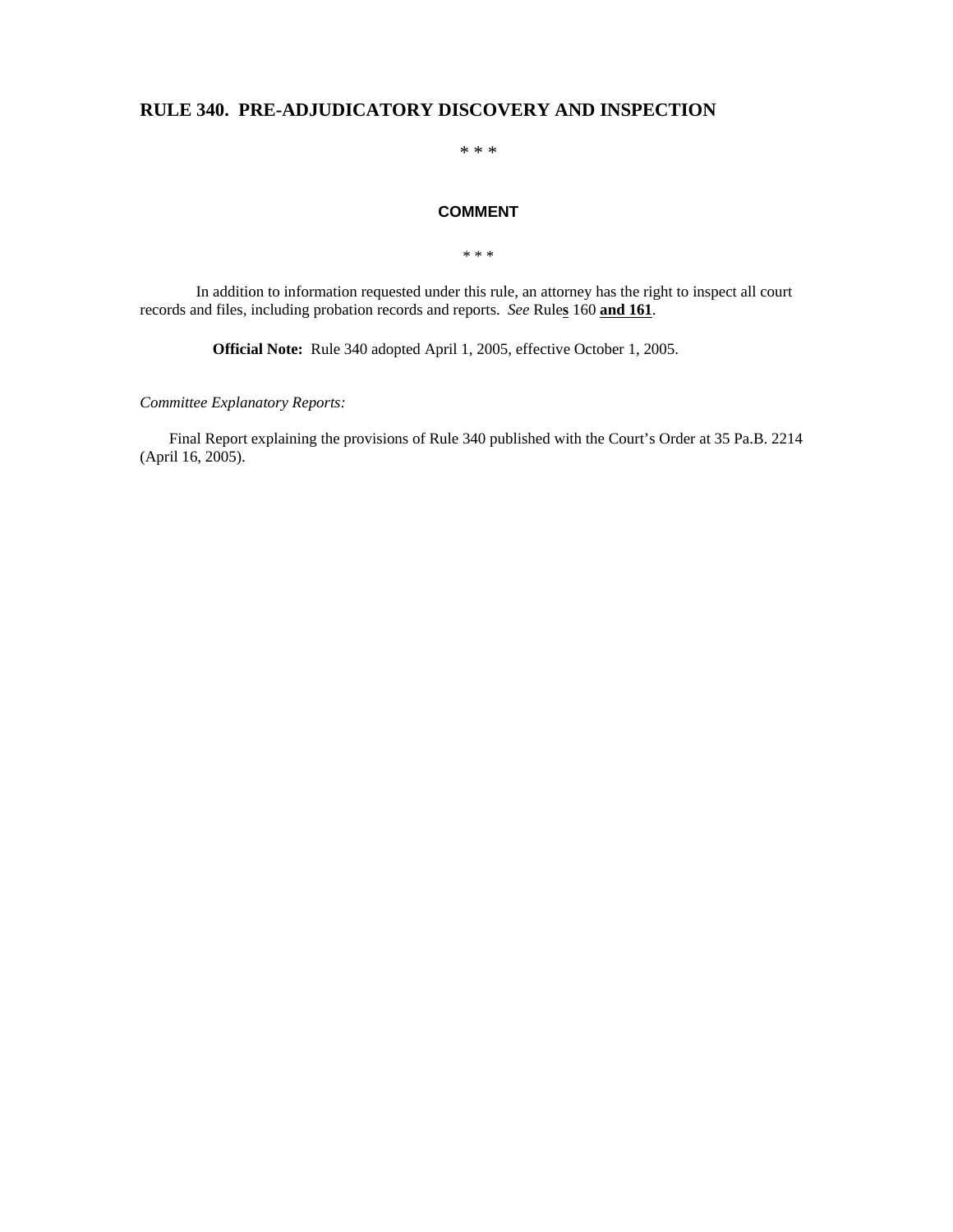# **CHAPTER 8 SUSPENSIONS**

## **RULE 800. SUSPENSIONS OF ACTS OF ASSEMBLY**

This rule provides for the suspension of the following Acts of Assembly that apply to delinquency proceedings only:

- 1) The Act of November 21, 1990, P.L. 588, No. 138, § 1, 42 Pa.C.S. § 8934, which authorizes the sealing of search warrant affidavits, and which is implemented by Pa.R.Crim.P. Rule 211, through Pa.R.J.C.P. Rule 105, is suspended only insofar as the Act is inconsistent with Pa.R.Crim.P. Rules 205, 206, and 211.
- 2) **The Act of July 9, 1976, P.L. 586, No. 142, § 2, 42 Pa.C.S. § 6307, which provides that all files and records of the court in a proceeding are open to inspection by the specified persons, agencies, or departments, is suspended only insofar as the Act is inconsistent with Rules 120 and 161, which provides that only the parties' attorneys may inspect and copy juvenile probation files without order of court.**
- **3)** The Act of July 9, 1976, P.L. 586, No. 142, § 2, 42 Pa.C.S. § 6335(c), which provides for the issuance of arrest warrants if the juvenile may abscond or may not attend or be brought to a hearing, is suspended only insofar as the Act is inconsistent with Rules 124, 140, and 364, which require a summoned person to fail to appear and the court to find that sufficient notice was given.
- **[3]4**) The Act of July 9, 1976, P.L. 586, No. 142, § 2, 42 Pa.C.S. § 6336(c), which provides that if a proceeding is not recorded, full minutes shall be kept by the court, is suspended only insofar as the Act is inconsistent with Rule 127(A), which requires all proceedings to be recorded, except for detention hearings.
- **[4]5**) The Public Defender Act, Act of December 2, 1968, P.L. 1144, No. 358, § 1 *et seq.* as amended through Act of December 10, 1974, P.L. 830, No. 277, § 1, 16 P.S. 9960.1 *et seq.*, which requires the Public Defender to represent all juveniles who for lack of sufficient funds are unable to employ counsel is suspended only insofar as the Act is inconsistent with Rules 150 and 151, which requires separate counsel if there is a conflict of interest.
- **[5]6**) The Act of July 9, 1976, P.L. 586, No. 142, § 2, 42 Pa.C.S. § 6337, which provides that counsel must be provided unless the guardian is present and waives counsel for the juvenile, is suspended only insofar as the Act is inconsistent with Rule 152, which does not allow a guardian to waive the juvenile's right to counsel.
- **[6]7**) The Act of July 9, 1976, P.L. 586, No. 142, § 2, 42 Pa.C.S. § 6305(b), which provides that the court may direct hearings in any case or class or cases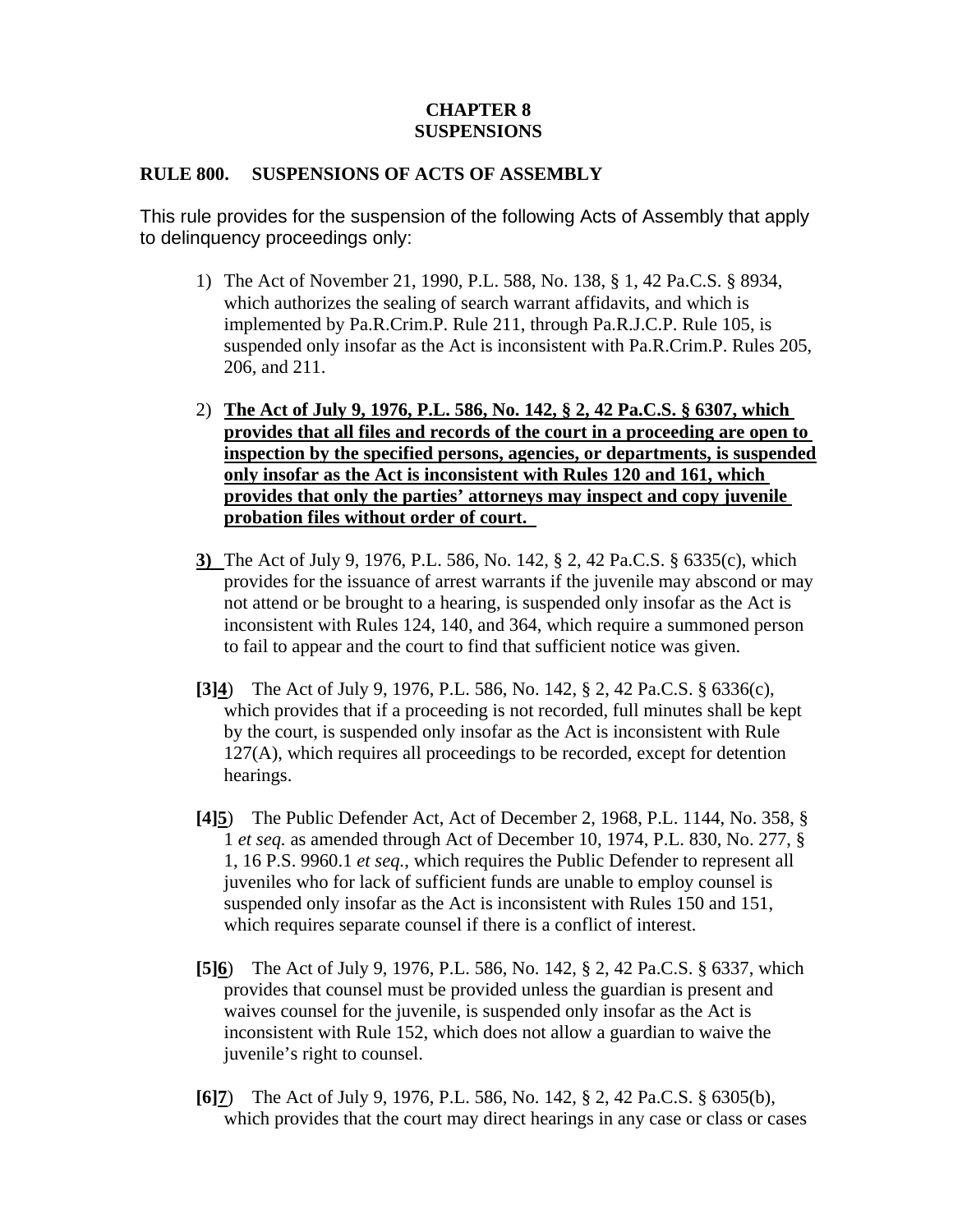be conducted by the master, is suspended only insofar as the Act is inconsistent with Rule 187, which allows masters to hear only specific classes of cases.

- **[7]8**) The Act of July 9, 1976, P.L. 586, No. 142, § 2, 42 Pa.C.S. § 6321, which provides for commencement of a proceeding by the filing of a petition, is suspended only insofar as the Act is inconsistent with Rule 200, which provides the submission of a written allegation shall commence a proceeding.
- **[8]9**) The Act of July 9, 1976, P.L. 586, No. 142, § 2, 42 Pa.C.S. § 6303(b), which provides that a district judge or judge of the minor judiciary may not detain a juvenile, is suspended only insofar as the Act is inconsistent with Rule 210, which allows Magisterial District Judges to issue an arrest warrant, which may lead to detention in limited circumstances.
- **[9]10**) The Act of July 9, 1976, P.L. 586, No. 142, § 2, 42 Pa.C.S. § 6334, which provides that any person may bring a petition, is suspended only insofar as the Act is inconsistent with Rules 231, 233, and 330, which provide for a person other than a law enforcement officer to submit a private written allegation to the juvenile probation office or an attorney for the Commonwealth, if elected for approval; and that only a juvenile probation officer or attorney for the Commonwealth may file a petition.
- **[10]11**)The Act of July 9, 1976, P.L. 586, No. 142, § 2, 42 Pa.C.S. § 6304(a)(2), which provides that probation officers may receive and examine complaints for the purposes of commencing proceedings, is suspended only insofar as the Act is inconsistent with Rules 231 and 330, which provide that the District Attorney may file a certification that requires an attorney for the Commonwealth to initially receive and approve written allegations and petitions.
- **[11]12**)The Act of July 9, 1976, P.L. 586, No. 142, § 2, 42 Pa.C.S. § 6331, which provides for the filing of a petition with the court within twenty-four hours or the next business day of the admission of the juvenile to detention or shelter care, is suspended only insofar as the Act is inconsistent with the filing of a petition within twenty-four hours or the next business day from the detention hearing if the juvenile is detained under Rule 242.
- **[12]13**)The Act of July 9, 1976, P.L. 586, No. 142, § 2, 42 Pa.C.S. § 6323(a)(2), which provides that a delinquent child may be referred for an informal adjustment by a juvenile probation officer, is suspended only insofar as the Act is inconsistent with Rule 312, which provides that only an *alleged* delinquent child may be referred for an informal adjustment because the filing of informal adjustment shall occur prior to the filing of a petition.
- **[13]14**)Section 5720 of the Wiretapping and Electronic Surveillance Control Act, Act of October 4, 1978, P.L. 831, No. 164, 18 Pa.C.S. § 5720, is suspended as inconsistent with Rule 340 only insofar as the section may delay